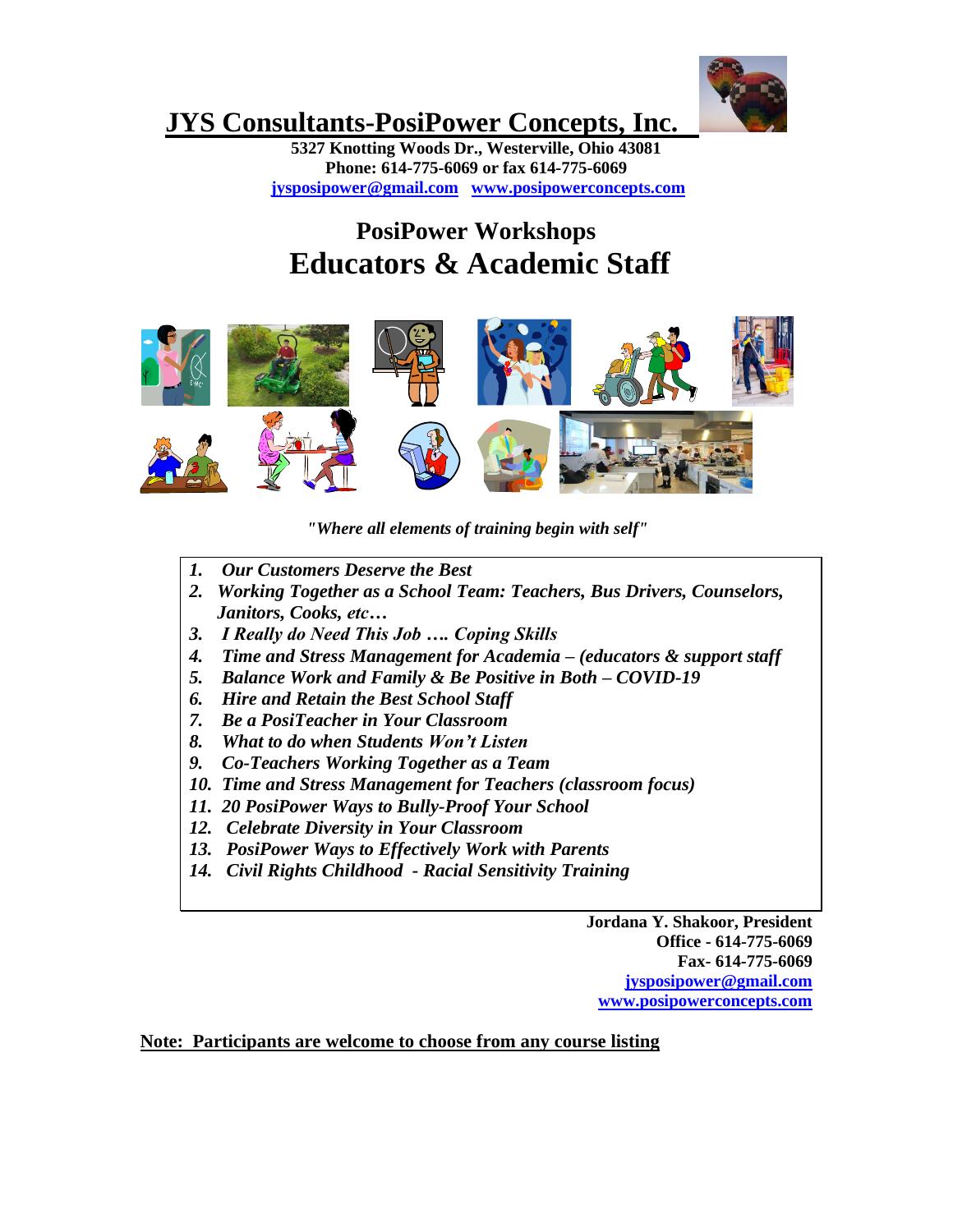# **BACKGROUND INFORMATION**

Founded in 1993 and incorporated in 2008. **JYS Consultants-PosiPower Concepts, Inc.**  is an educational consulting firm. We are located in Westerville, Ohio. Our primary commitment is to improve the lives of individuals and the atmosphere of school communities, organizations and companies by teaching **PosiPower Concepts** along with core training needs.

The **PosiPower Concept** asserts that: **"All elements of training begin with self."** This concept makes our training unique. Over the years, we discovered that individuals who feel good about themselves and their contribution to the organization are more receptive to change. Individuals who know how to maintain a positive self-image make the best students, educators, counselors, supervisors, managers, workers, and parents. This is why each training session begins with a self-esteem component. **PosiPower** training sessions are customized and thorough regarding the importance of academic leadership and student development. Participants come away with a renewed sense of commitment and enthusiasm for themselves, their students and in their lives in general.

#### **Our Objectives are to:**

- **Promote excellence and increase excellence academia**
- **Improve student, parent, educators, staff, and administrative satisfaction**
- **Build strong academic teams and enhance leadership skills**
- **Improve attitudes by teaching positive concepts**
- **Reduce resistance to change**
- **Teach diversity, equity & cultural issues**
- **Teach positive techniques that resolve interpersonal conflicts**
- **Create a positive academic environment**
- **Highlight and promote positive families and students**
- **Create a positive balance between work and family**

#### *A few comments from previous participants:*

*"It made me see that what I think is a bad situation in the present could be a window of opportunity."*

*"This training improved my professional outlook."*

*"Lots of ideas creating measurable goals, how to, etc.,"*

*"New ideas on how to address different issues"*

*"I'm a PosiParent because of these classes."*

*"I now know what to do with my child."*

*"Jordana really cares about our concerns."*

*"Very enthusiastic, down to earth, knowledgeable, good stories."*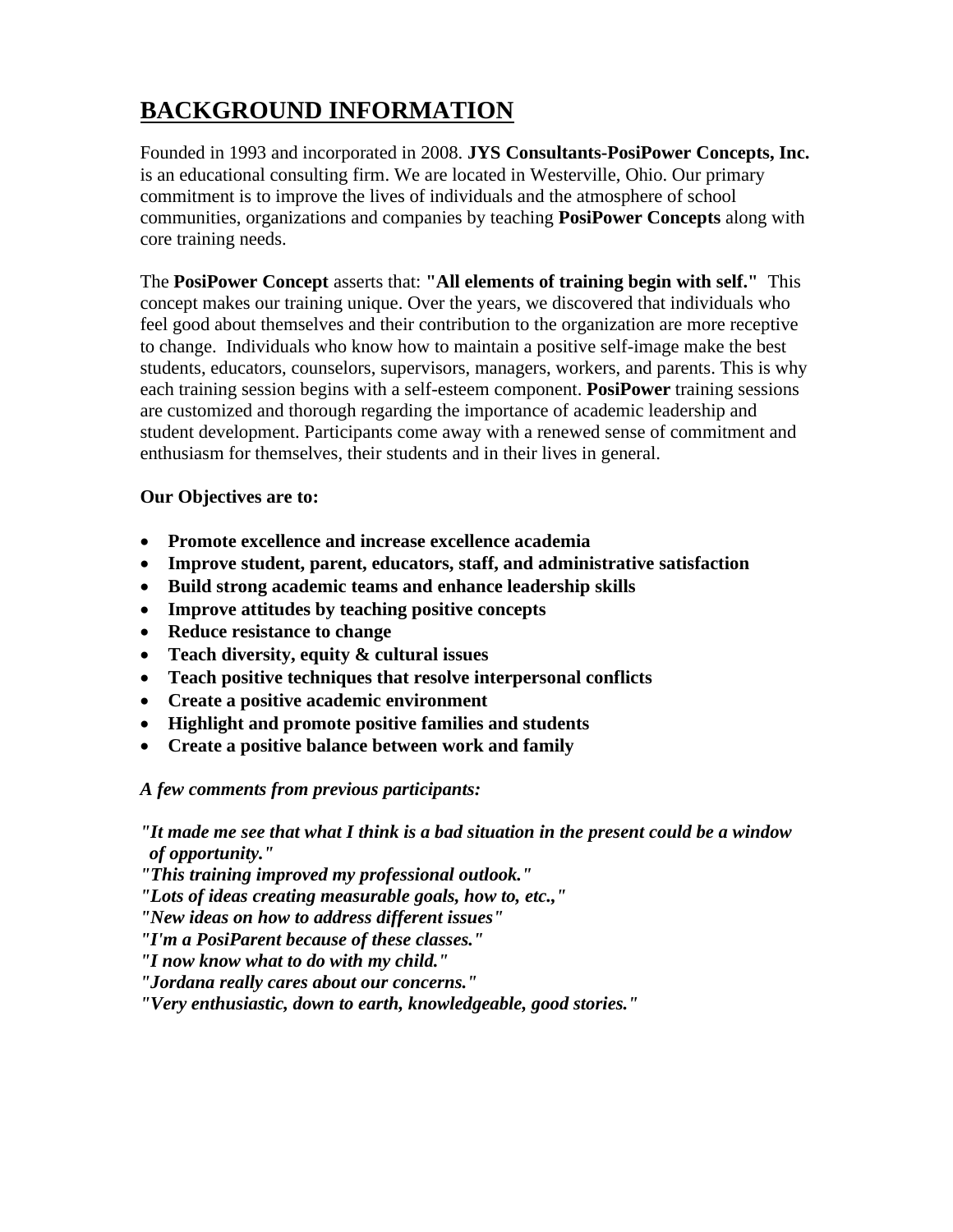

## **1.** *Our Customers Deserve the BEST*

The goal of this workshop is to provide a set of principles for improving customer service within academic settings. Our strategy is to help match service with the expectation of our target customers: students, parents, teachers, co-workers, and administrators. Through group discussions, we identify the needs of our academic customers and the significance of good internal and external customer service interactions. We affirm that it is essential to always improve our attitude and do our best. Participants learn how to project a positive regard for the school community and that we are a team. We develop skills that enable us to find the right answers for all students and ways to enhance student success. In addition, participants learn how to serve culturally diverse populations. Crucial conversations and group exercises help integrate the training. This course *Our Customers Deserve the BEST* is customized for each setting. The following objectives are highlights for academia:

- Maintain a positive self-image when serving students, parents, teachers, co-workers and administrators
- **Improve customer service to attain positive results**
- Learn **defusing** techniques for **"vulnerable"** and difficult encounters
- Gain knowledge to better serve culturally diverse populations
- Practice proper and positive telephone, texting, and virtual conference techniques
- Academic and school goals are met when customer service is improved
- **Resolve five major "customer" complaints with 10 PosiPower tips**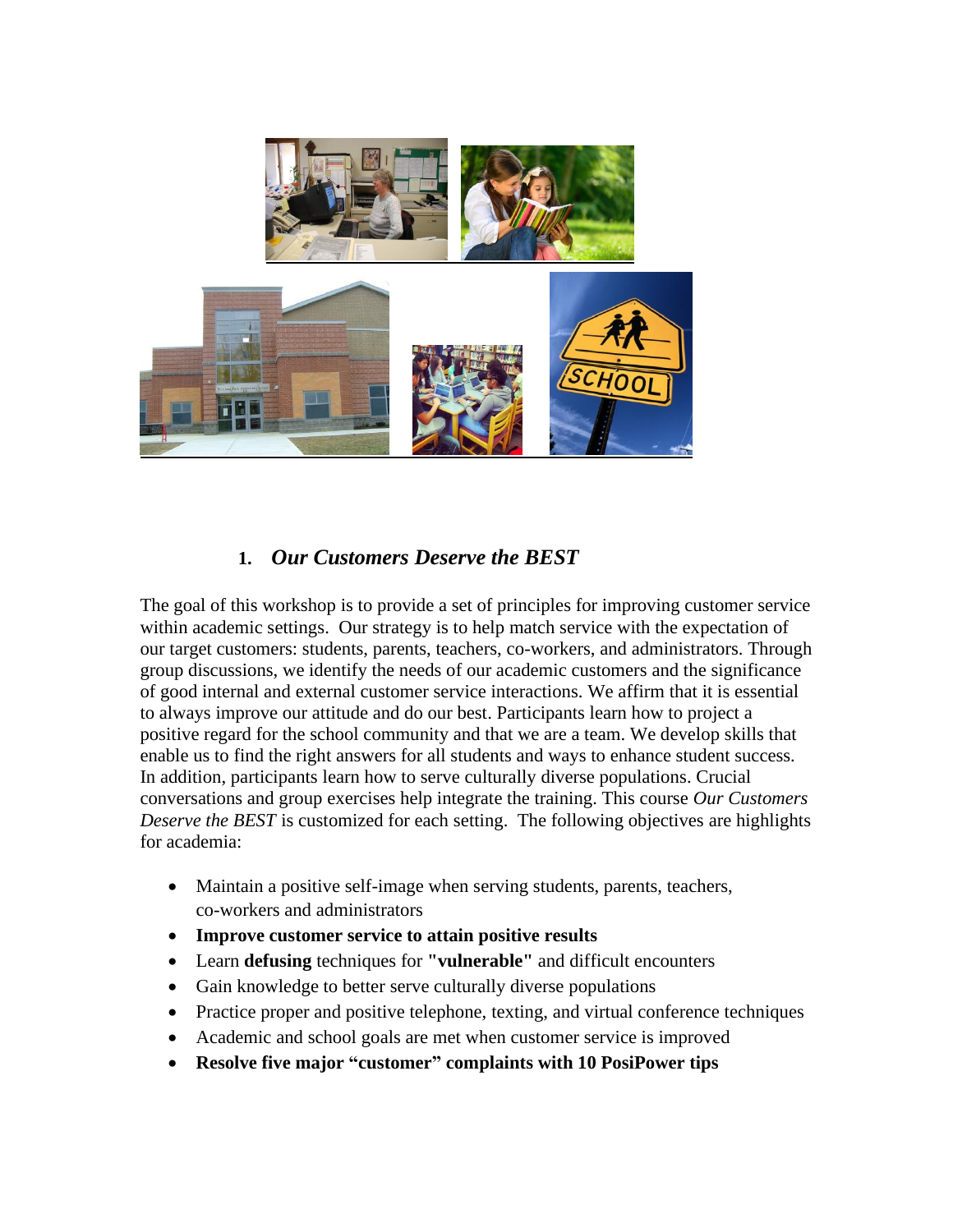

*2. Working Together as a School Team: Teachers, Bus Drivers, Counselors, Janitors, Cooks, etc…* 

A school community is a team. This training is designed specifically for academic team members including administrators, teachers, substitute teachers, case workers, nurses, bus drivers, security, and other staff. Participants learn how to become better team-players in order to create the most enriching experience for students, parents, and staff. They will learn five (5) coaching styles and which ones they prefer or resist. Participants/players learn productive ways to cope with workplace conflicts that may hinder the team from reaching its goals. Through self-awareness exercises, participants learn how to solve problems by clarifying real issues and roadblocks. They learn how and when to take initiative. In this course, participants will learn the following:

- A positive attitude is best for the whole academic team
- Five (5) Coaching Styles
- How to take initiative and still work within the team
- Ways to promote excellence and increase productivity
- Skills that will help resolve interpersonal problems and their causes
- How to resolve or eliminate credibility problems by clarifying real issues and roadblocks that may hinder the team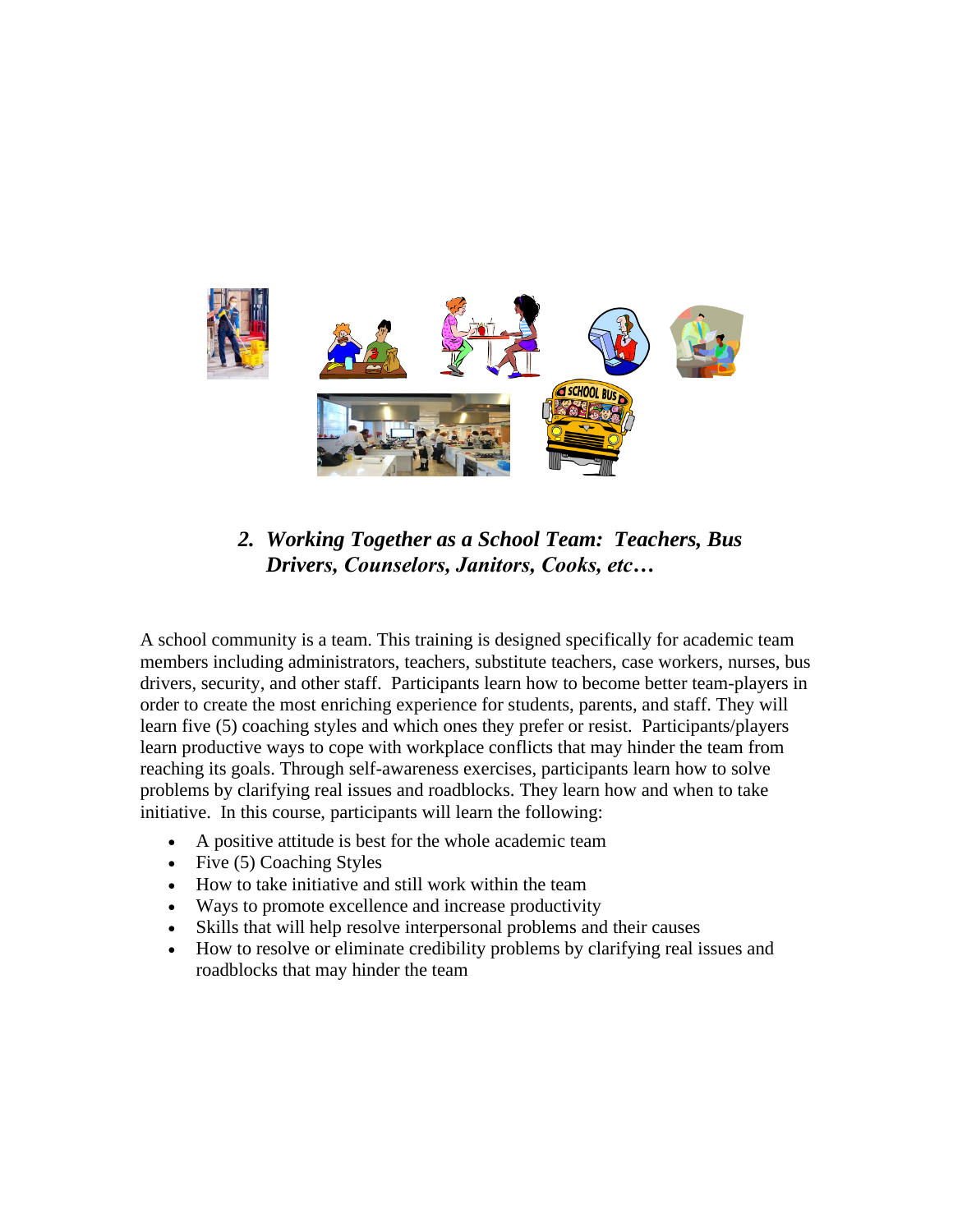# *3. I Really Do Need This Job… Learn Coping Skills*

At this juncture, 2020 in the United States, and the world is dealing with a pandemic. In this time of uncertainty many academic employees are overwhelmed and out of sorts about which direction their career in academia should take. But as they attempt to figure out a clear direction, the demands of their career are forever present. In this course will participants learn special coping skills for times when their jobs overwhelm them, and they know they really need the job, love the job or really *hate it*. This course will help to get to the bottom of their situation. Here are some examples:

A

- Positive thinking techniques that work
- **"Time out without clocking out"**
- Deep breathing exercises
- 10 PosiPower Visualization techniques
- Do what you need to do so you can do what you love Goal-setting skills
- Positive Action  $=$  Positive Results
- **12 PosiPower Coping Skills**
- **25 Ways to a Healthier Mindset**



# *4. Time and Stress Management for Academia*

This course is a timely one, because we are living in stressful times. However, it is essential to our mental and physical health to learn positive ways to manage personal and workplace stress. It is also important to learn how to manage your time by becoming better organized**. This course will primarily focus on workplace stress.** (We believe this title will work well for any staff member who supports student learning and behavior management. **(ESSA) - 'The Every Student Succeeds Act'** indicates paraprofessionals, support staff and teacher's aids, and we know that counselors, librarians etc. in academia will benefit from this course. We present managing time and stress management to a variety of clients, but we customize the presentation for each setting.) Academic participants will learn the following:

- What's negative & positive about stress in academia
- Learn constructive ways to use and manage your time
- Let go of destructive worrying, habits, and people
- 10 Ways to get rid of negative stressors
- 10 Ways manage your time.  $\odot$
- 25 Ways to manage stress in academia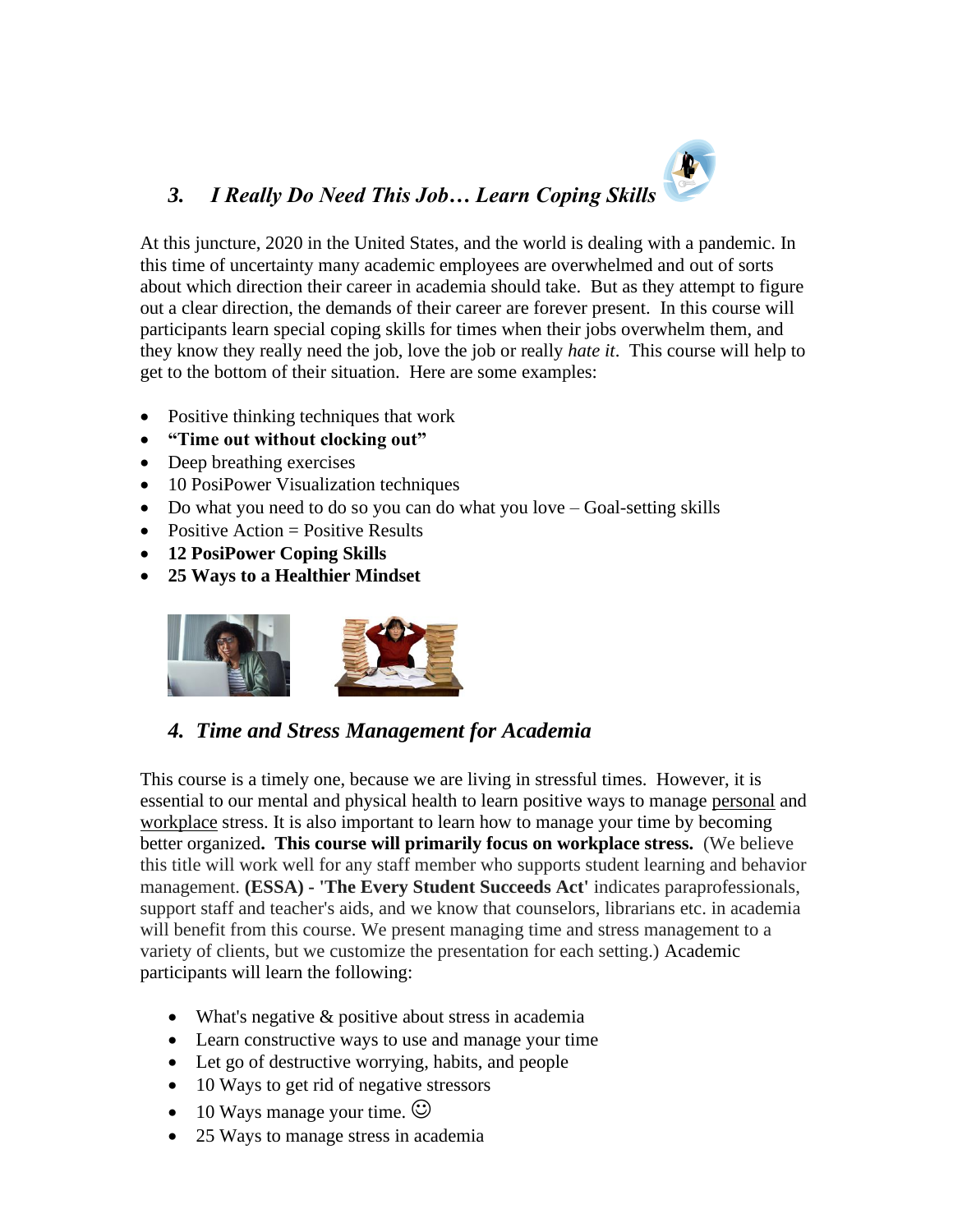

# *5. Balance Work & Family & Be Positive in Both*

The objective of this workshop is to teach teachers the importance of maintaining a balance between work and home life. Teachers learn that educators who have positive interpersonal relationships are generally the PosiTeachers in their classrooms. They are also PosiParents if they have children of their own. Teachers with a happy home life are more productive in the classroom. They are less distracted by family problems and have fewer absences. These valued teachers can fully focus on their students. In addition, school administrators who value families have loyal teachers. Administrators, teachers and paraprofessionals working together will find that the benefits are mutually satisfying. *COVID-19 and virtual teaching and hybrid teaching is a component of this course.* In this workshop academic participants will discover:

- The benefits of a positive self-image
- That balancing work & family will reduce stress
- Tips for COVID-19 safety at home and school
- Having a positive attitude for work and family is ideal
- That PosiTeachers generally have PosiKids in the classroom and at home
- How to become a super asset, and not a liability to your workplace or family
- **15 PosiPower Ways to Balance Work & Family**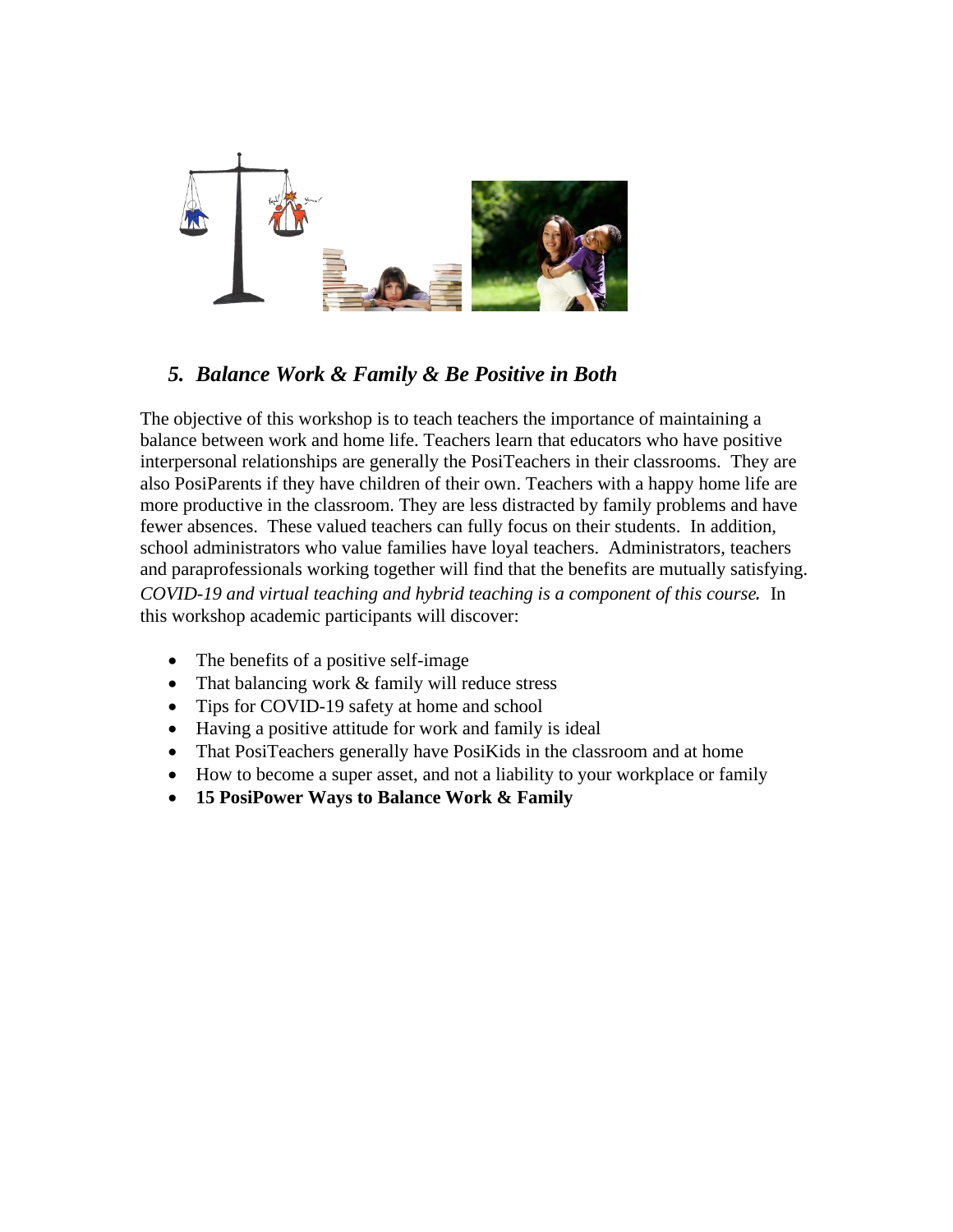

#### 6. *Hire and Retain the Best Teachers*

The ability to hire and retain the best staff is a primary goal of all good management. Throughout this course, participants learn how to incorporate education, experience, skills, and interest into a profile that may be used to screen, interview, and place the best applicants. Administrators understand the mission of their academic setting, and the needs and roles of their team members are more effective interviewers. This PosiPower course, like all of our courses, has a self-esteem component because positive-minded administrators (PosiAdministrators) are more likely to take the time and make the effort to ensure that the interview is not just done correctly, but exceptionally. Teachers and staff who feel appreciated, challenged, supported, and encouraged in the workplace are more likely to foster an excellent environment for students, and they remain with an organization longer. This course on hiring and retaining the best teachers is dedicated to developing an outstanding academic environment where student and parent achievement and satisfaction are the main objectives. This course will also incorporate components of our popular course for staff, "It's NOT a Chit-Chat – Interviewing Customers for Effectiveness." Participants will learn:

- How to properly interview potential teachers and staff
- What are the characteristics of a positive teacher/staff
- How to build and enhance interpersonal skills
- The difference between acceptable chit-chat during the interview and sabotaging chit-chat that will derail the interview
- To promote excellence and increase productivity by getting appropriate responses from teachers and interviewees
- How to motivate teachers to continue their education and professional development
- How to improve teacher and staff retention through increased job satisfaction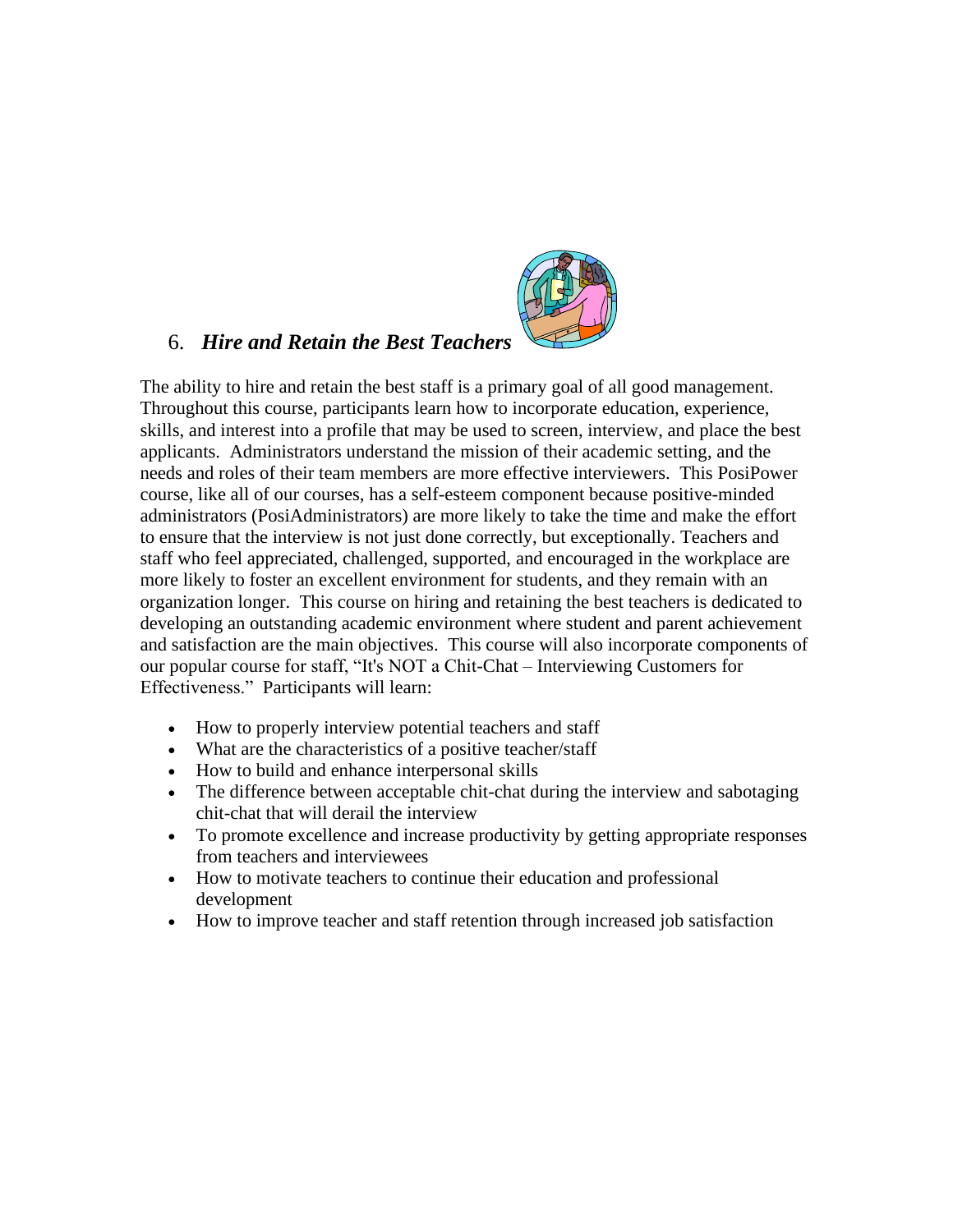

## *7. Be a PosiTeacher in Your Classroom*

PosiTeachers give their best and they receive more cooperation from their students, because they give and demand respect. These teachers possess the skills to build cohesiveness among their students by enhancing a positive environment. **Be a PosiTeacher in Your Classroom** is a highly interactive workshop that involves selfassessment exercises and group activities. Teachers learn tips on how to change negative child behavior into positive ones. These PosiTeachers learn to role-model appropriate ways to handle negative situations inside and outside the classroom. **Be a PosiTeacher: By Thinking Positively** booklets are available for an additional charge. Main Topics include:

- Maintain a positive self-image and feel good about YOU as a teacher
- Turn negative classroom situations into positive ones
- Set an example and role-model appropriate behavior for children/students
- PosiTeachers are most effective when they are competent with curriculum
- **Learn how to bring out the best in each student – cooperative and differentiated learning tips.**
- **10 Principles of a PosiTeacher**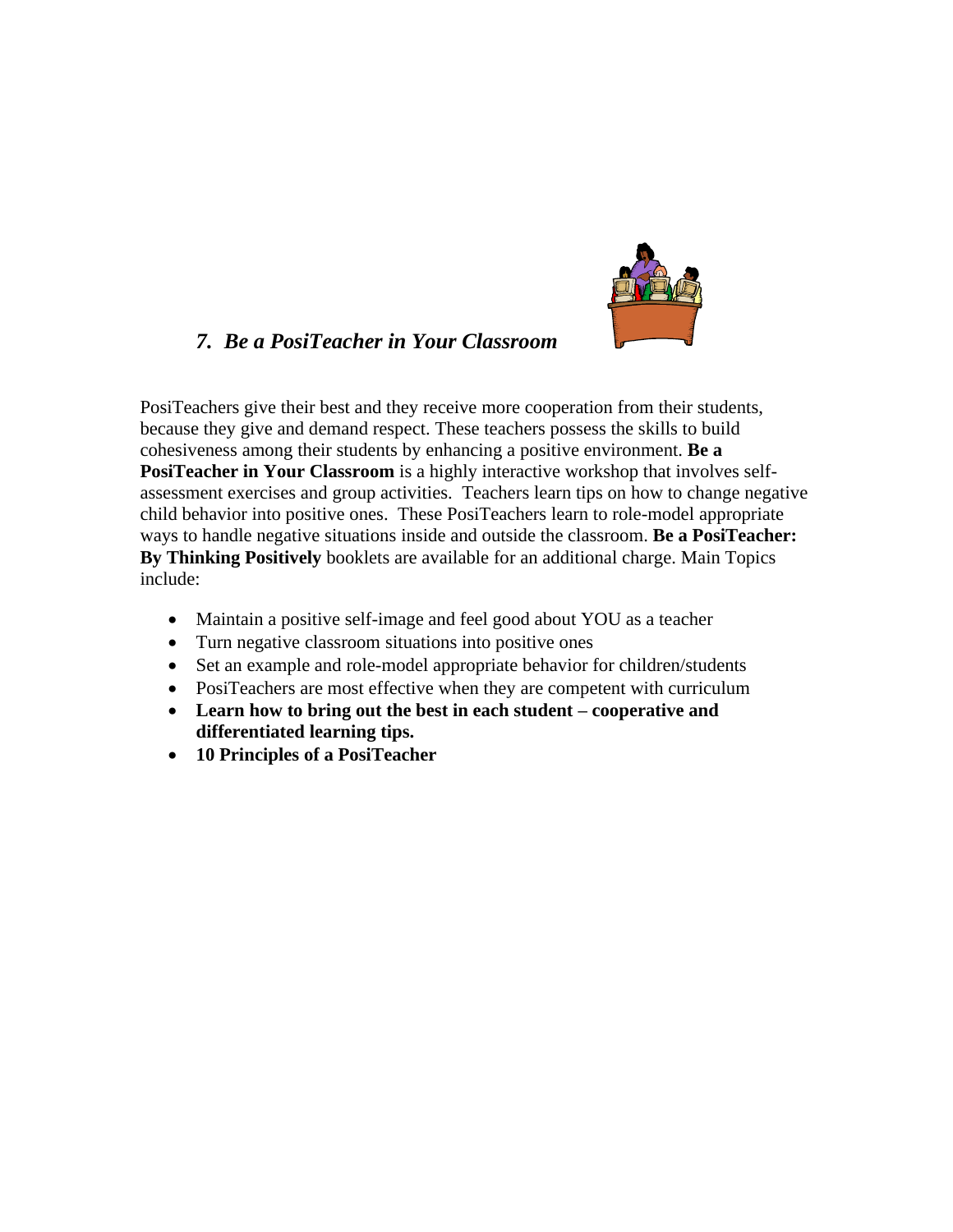

## *8. What To Do When Students Won't Listen – Classroom Management Skills -*

One of the most difficult challenges for teachers is when a student refuses to listen or follow directions. Quickly an entire classroom or lesson plan is in danger of being derailed. It is during these times that a teacher's patience, skills, and tolerance are tested. In this course, teachers learn positive and effective ways to handle difficult students. They learn why it is important to role model and how to set an example of ways to manage frustration, anger, and stress. Teachers learn positive ways to provide consequences and why labeling, ridiculing, and isolating can be detrimental to a child's self-esteem and their own. Ultimately, teachers learn how to talk so students will listen, and strategies to use when they won't. This course is designed to be highly interactive with discussions of real-life situations. Class objectives include:

- Why PosiTeachers have Positive classrooms
- Role-modeling a positive self-image
- Turn negative classroom situations into Positive ones
- How to stay positive when overwhelmed by teaching
- Why children misbehave
- What to do when a student becomes angry
- What not to do when you get angry
- 10 PosiPower Ways to Bring out the BEST in Children
- 10 PosiPower Ways to Get Children to Listen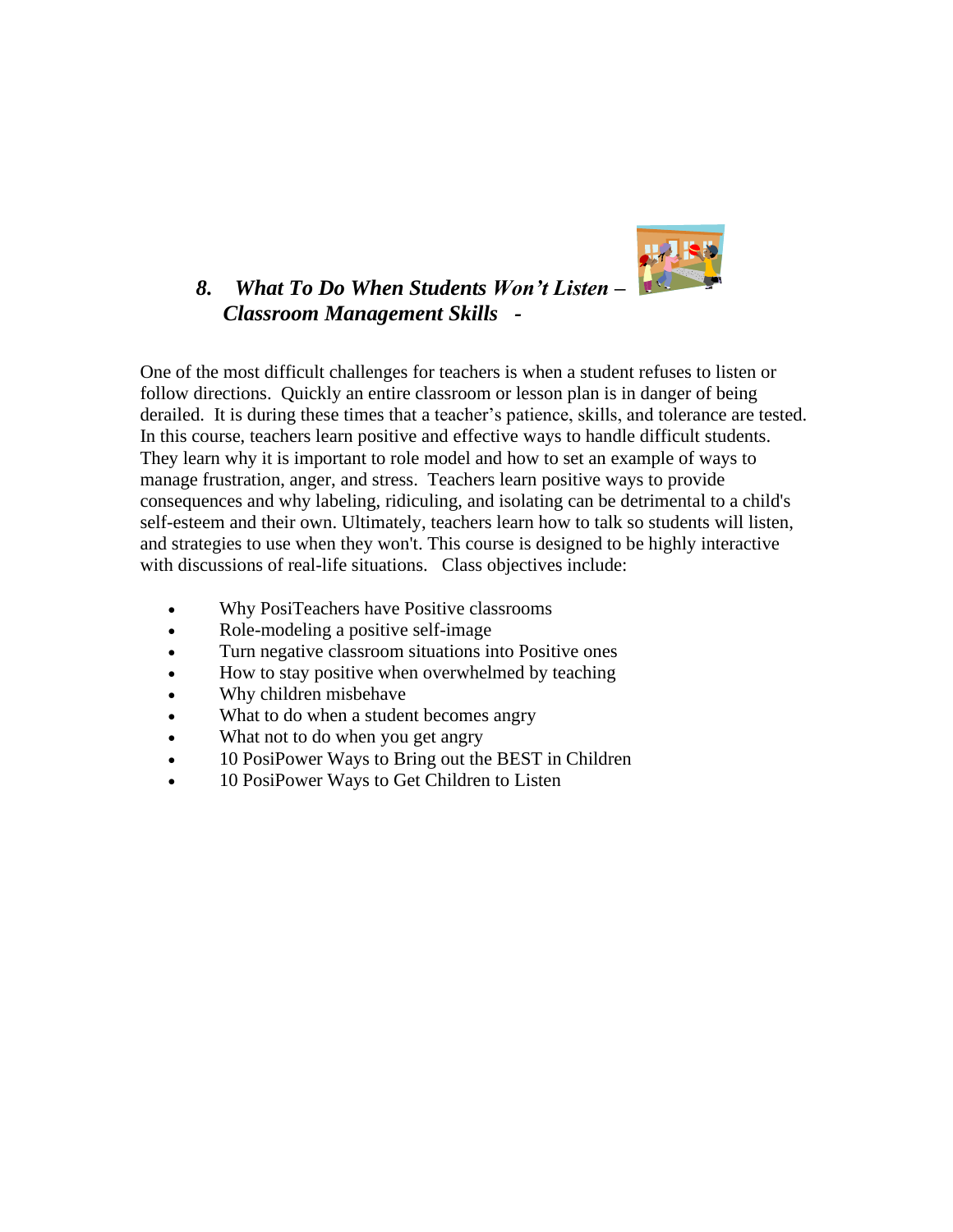

## *9. Co-Teachers Working Together as a Team*

This training is designed specifically for co-teachers in the same classroom. It is essential that they work together positively and effectively. PosiTeachers are role models for their students when they become better team-players. Teachers learn productive ways to cope with classroom conflicts that may hinder their team. Through self-awareness exercises, they also learn how to solve problems by clarifying real issues and roadblocks. They learn how and when to take initiative with difficult students. In this course, co-teachers will support one another by learning the following:

- A positive attitude is the best example for their students
- How to take initiative and how to support one another
- Ways to promote excellence and increase learning in the classroom
- Skills that will help resolve interpersonal problems and their causes
- To resolve or eliminate credibility issues by clarifying real issues and roadblocks that may hinder the team
- 10 PosiPower Tips to Working Together as a Team

### *10. Time and Stress Management for Teachers (Classroom focus)*

Teachers today have a lot of demands to meet from students, parents, and administrators. However, it is essential to their mental and physical health to learn positive ways to manage stress due to academic standards, the demands to prepare all students to succeed. It is also important to learn how to become better organized. Most importantly, teachers learn how not to pass on stressful habits. Teachers will benefit from this course because they will learn to manage time and stress. **(ESSA) - 'The Every Student Succeeds Act'** include paraprofessionals who work with students. Teachers and academic participants who are emotionally invested in student learning will learn the following:

- What's negative & positive about stress?
- Learn constructive ways to use and manage your time in the classroom.
- Let go of destructive worrying, habits, and people.
- 25 Things to do to manage your time better.
- 10 Ways to get rid of negative stressors.
- **10 Ways to feel positive every day.**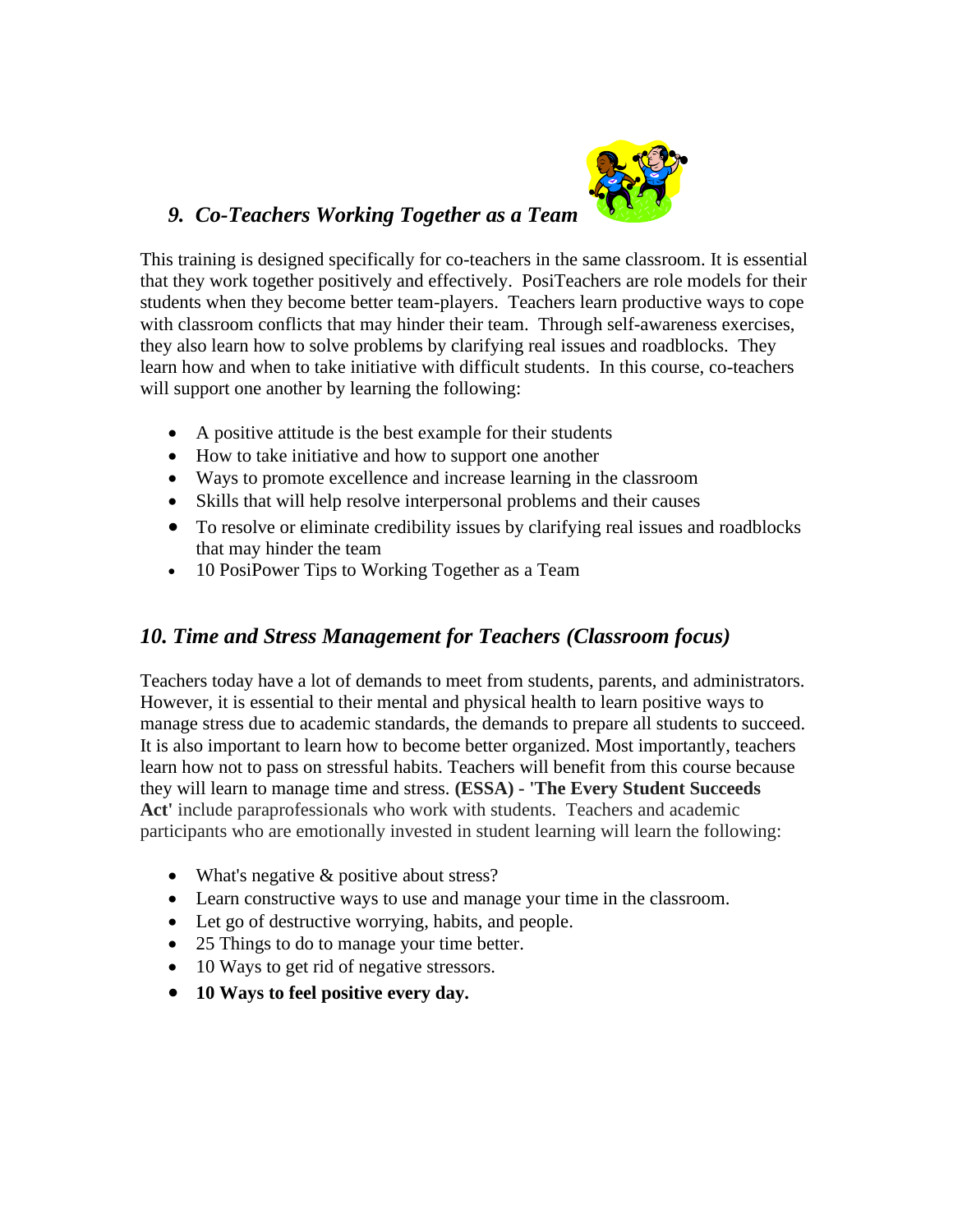# *11.20 PosiPower Ways to Bully-Proof Your School*

Bullying and its devastating effects is a problem in many schools. With today's technology it can take on many forms from in-person put-downs, threats, and physical violence to cyber bullying using computers and text messaging. All of it is hurtful and preventable. The objective of this interactive course is to show the negative effects of bullying on the entire school community; how to detect and implement positive ways to discourage bullying; and positive conflict resolution techniques for a variety of situations. Participants will learn:

- Types of bullying and how to spot them
- Why some students become bullies or targets for bullying
- How bullying has a negative effect on everyone involved and the school community
- The importance of discouraging and not tolerating bullying when it occurs
- Positive conflict resolution techniques
- The importance of maintaining and promoting a **positive self-image and selfconfidence** in students to prevent bullying



### *12. Celebrate Diversity and Inclusion in Your Classroom*

Diversity is all around us and it a positive experience that enriches everyone's life. Children/students and their families are representatives of all walks of life, and they need to be valued and welcomed into the classroom. In this course teachers learn how to positively respond to students from different backgrounds, ethnic groups, races, socioeconomic status, as well as ones with different learning styles. They learn why it is important to make connections with each student and to value their uniqueness. Topical highlights are:

- Why it is important to foster a positive learning environment
- How the classroom is diverse in a variety of ways
- What is meant by "culture," "diversity," and "race?"
- Why celebrate diversity in your classroom?
- What do all children need?
- 10 tips to help your students to feel **positively** unique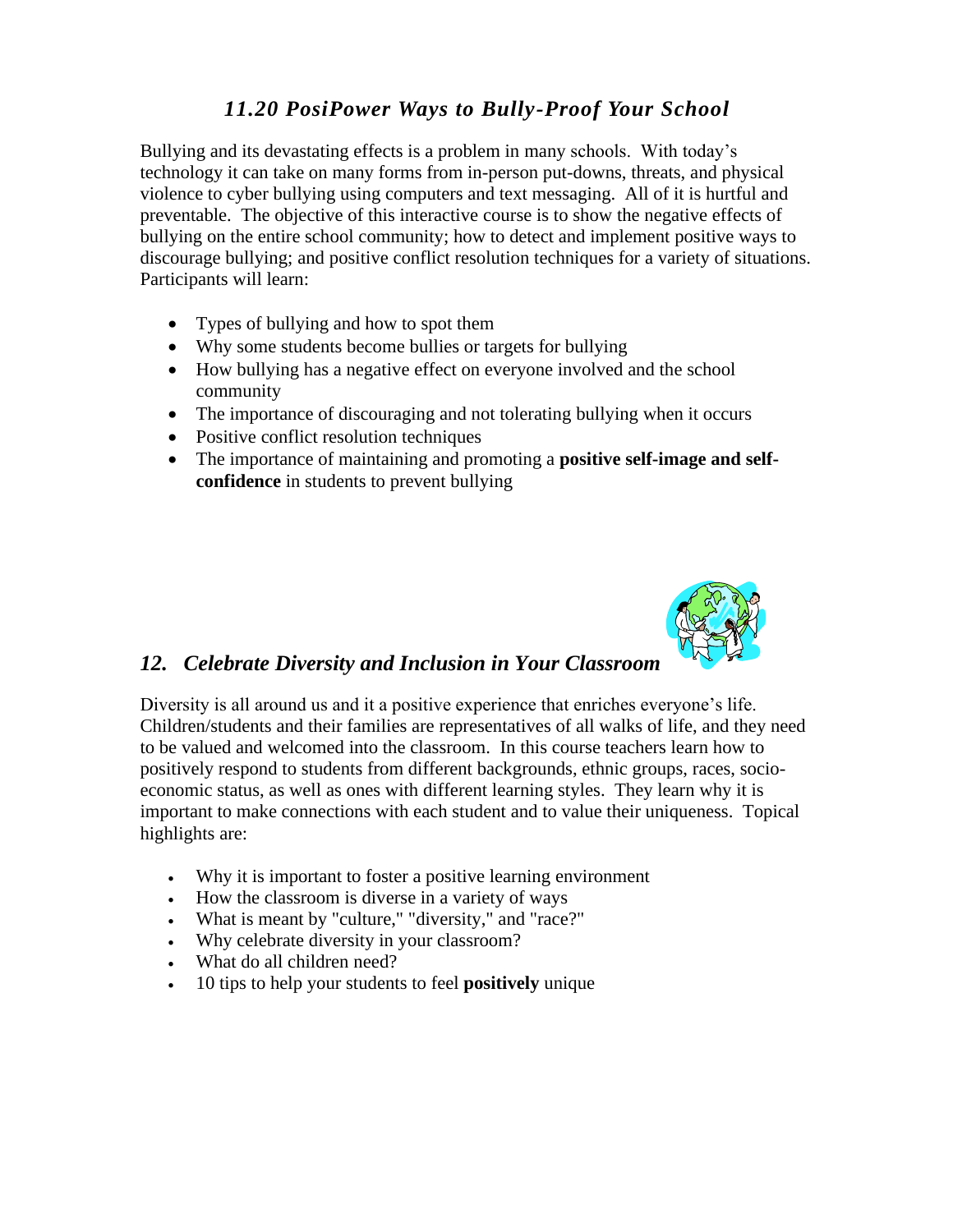### *13. PosiPower Ways to Effectively Work with Parents*

Working with parents can be a challenge for even the best teachers. Some parents do not understand or care how they can help teachers to bring out the best in their child. On the other hand, there are some teachers who do not value parents. They see parents who advocate for their child as adversarial situation rather than part of a team. PosiTeachers understand that working effectively with parents toward a common mission will help ensure the success of the child. In this course, teachers will learn the following components.

- The importance of a positive self-image in the classroom
- PosiTeacher Techniques for difficult students & their parents
- Why working positively with parents is the best course of action
- Ways to get parent involved in the school activities
- How to talks so parents will listen
- **12 PosiPower Ways to Work Effectively with Parents**